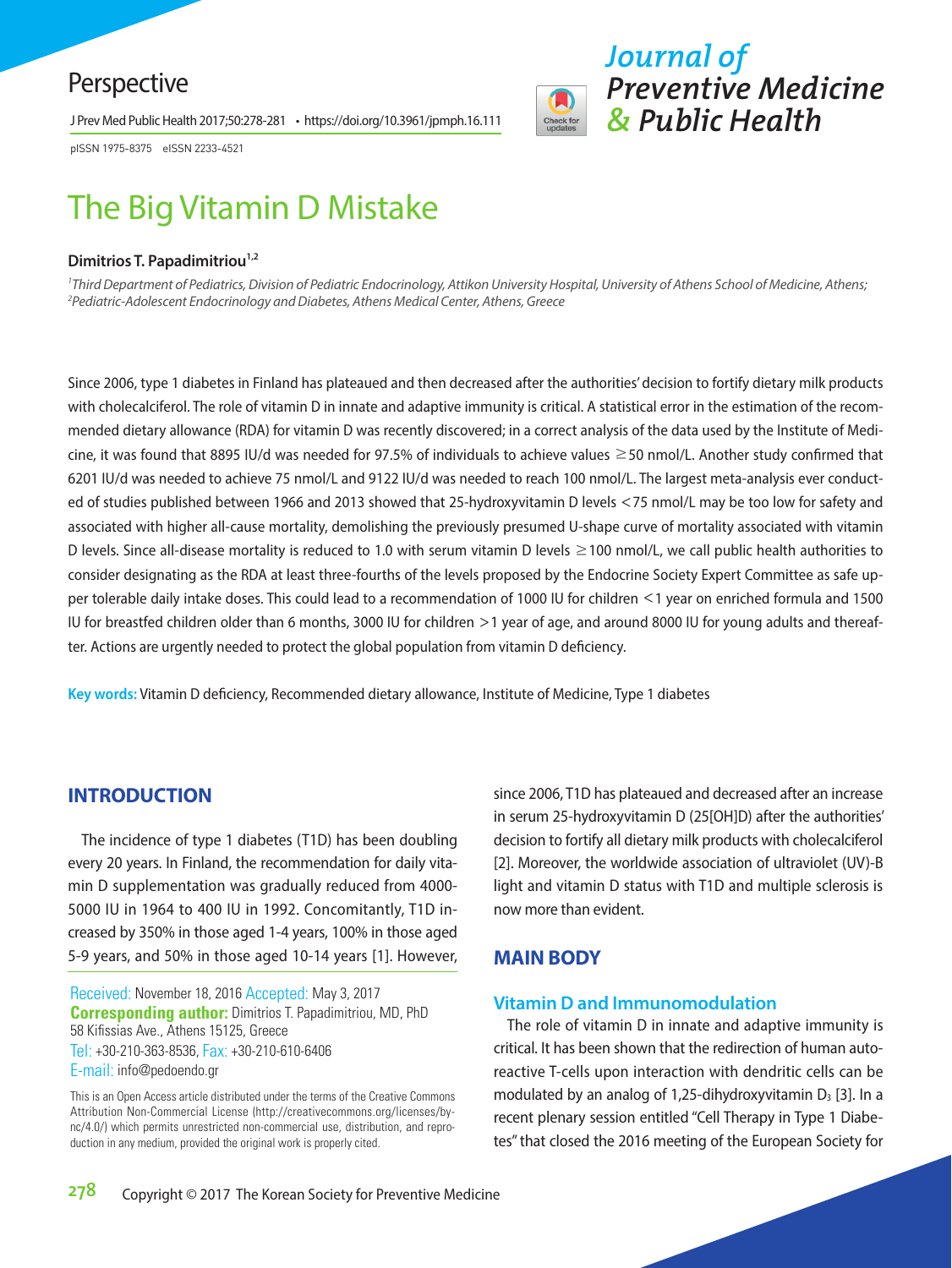Paediatric Endocrinology in Paris, Bart O. Roep [3] announced the initiation of phase 1 clinical trials in humans in 2016 with the following protocol: dendritic cells will be isolated from the patient's peripheral blood, cultured with calcitriol, and then re-injected in an abdominal intradermal position to 'teach' the rest of the immune cells not to attack β-cells anymore. In a large birth cohort study, T1D incidence was reduced by 78% with 2000 IU of cholecalciferol per day [4]. Moreover, T1D autoantibodies can be "negativated" with oral calcitriol [5]. Vitamin D levels >100 nmol/L (40 ng/mL with a conversion factor of  $\times$ 2.5) improve insulin secretion [6] and prevent β-cell destruction by suppressing macrophage adhesion and migration through downregulation of endoplasmic reticulum stress and scavenger receptor-A1 [7].

# **The Statistical Error in the Estimation of the Recommended Dietary Allowance of Vitamin D**

Veugelers and Ekwaru [8], in a correct reanalysis of the data used by the Institute of Medicine, proved that 8895 IU/d are needed for 97.5% of individuals to achieve values  $\geq$  50 nmol/ L. Heaney et al. [9] confirmed that finding, reporting that 6201 IU/d were needed to achieve the Endocrine Society's recommendation of 75 nmol/L and 9122 IU/day to reach 100 nmol/L.

### **What Serum Vitamin D Levels Should We Aim for?**

Garland et al. [10] published the largest meta-analysis ever conducted of all studies published between January 1, 1966 and January 15, 2013 dealing with all-cause mortality related to serum 25(OH)D, showing that 25(OH)D levels <75 nmol/L may be too low for safety and associated with higher all-cause mortality, demolishing the U-shape curve of vitamin D levels and mortality that had been assumed until then.

#### **Call to Public Health Authorities**

Since all-disease (autoimmune diseases, metabolic syndrome, type 2 diabetes, cancer) mortality risk is reduced to 1.0 with serum vitamin D levels  $\geq$  100 nmol/L [10], we call all responsible public health authorities to consider designating as the recommended dietary allowance (i.e., the average daily level of intake sufficient to meet the nutrient requirements of nearly all healthy people, presuming minimal sun exposure) intake levels corresponding to those proposed by the Endocrine Society Expert Committee (2011) as safe upper tolerable daily intake doses for patients at risk for vitamin D deficiency  $(<$  50 nmol/L): 2000 IU for those  $<$  1 year of age, 4000 IU for those aged 1-18 years, and 10 000 IU for those aged >18 years.

Since 10 000 IU/d is needed to achieve 100 nmol/L [9], except for individuals with vitamin D hypersensitivity, and since there is no evidence of adverse effects associated with serum 25(OH)D levels <140 nmol/L, leaving a considerable margin of safety for efforts to raise the population-wide concentration to around 100 nmol/L, the doses we propose could be used to reach the level of 75 nmol/L or preferably 100 nmol/L. Of course, these recommended doses can be individualized based on dietary and sun exposure habits and the latitude of the country, and they can also be adjusted according to body mass index, age, and skin color, with obese, elderly, and darkskinned people needing higher doses.

# **Explanation of the Pandemic of Vitamin D Deficiency**

Only 20% of our vitamin D reserve is meant to come from the diet. The remaining 80% is expected to be produced in our skin from the UV-B of the sun. In contrast to the context of the recommendations of the 1960s of 4000 to 5000 IU/d to avoid rickets, our diet today is poor in wild fish  $(\times 10)$  richer in vitamin D), wild eggs, and fresh milk. Children are playing and people are working indoors all day long, and powerful sunprotective cosmetics are used to prevent melanoma. Even sunny countries such as Greece present a high prevalence of vitamin D deficiency, as the angle of the sun rays from autumn to spring do not result in sufficient vitamin D production with usual sun exposure.

#### **Optimal Vitamin D Supplementation**

With the target for vitamin D set at 100 nmol/L, the dose, frequency, and duration of supplementation will be important factors for healthy subjects committed to optimizing their nutritional status. Since in the case of vitamin D, serum levels depend on dietary intake (20%) and sun exposure (80%), a practical approach would be to recommend at least the threefourths of the upper tolerable dose proposed by the Endocrine Society to be taken as a supplement all year long except for circumstances such as vacations in which one engages in sunbathing. This could translate to, for instance, 1000 IU for children <1 year on enriched formula and 1500 IU for those older than 6 months who are breastfed, 3000 IU for children >1 year of age, and up to 8000 IU for young adults and thereafter, with non-pediatric doses adapted to the body mass index with the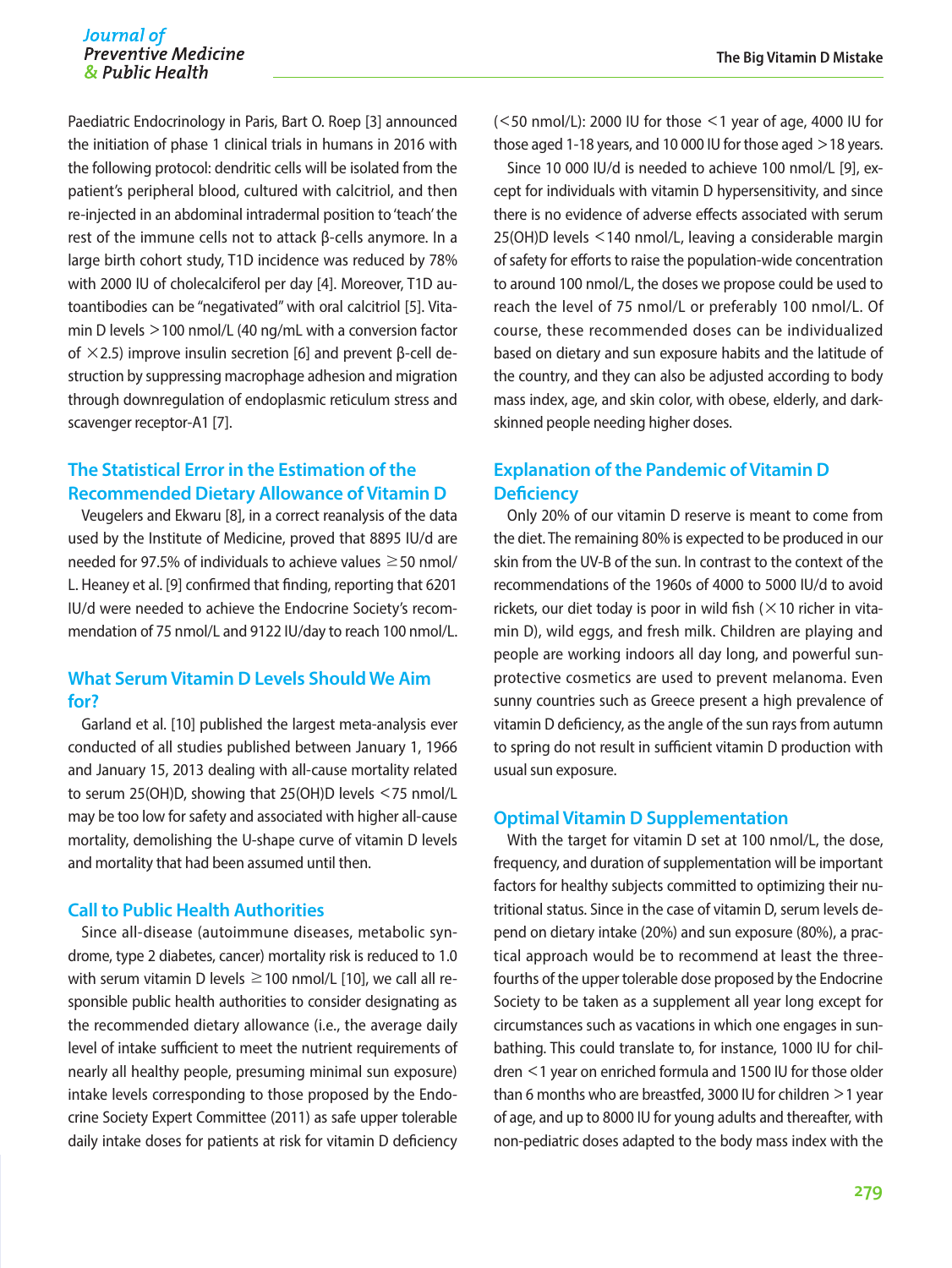target set to 100 nmol/L instead of 50 nmol/L. More importantly, according to the Endocrine Society's clinical practice guidelines, doses up to 1000 IU/d for infants up to 6 months, 1500 IU/d for infants from 6 months to 1 year, 2500 IU/d for children aged 1-3 years, 3000 IU/d for children aged 4-8 years, and 4000 IU/d for everyone over 8 years can be given safely without medical supervision just to prevent vitamin D deficiency, while higher doses may be needed to correct hypovitaminosis D.

#### **Importance of Vitamin D Supplementation**

Such a strategy relies on adequate supplementation among pregnant and lactating women, and on timely supplementation of every newborn before seroconversion towards autoimmune targets occurs. The benefits for individuals' general health status, apart from the obvious gains in skeletal health, cannot be fully foreseen, but may very well be surprisingly greater than expected given the impact of vitamin D deficiency on metabolic syndrome itself. Improvements in vitamin D status may help reduce the public health burden of metabolic syndrome and of potential subsequent health conditions, including type 2 diabetes and cardiovascular disease.

# **CONCLUSION**

Unfortunately, medicine took a very long time to realize that vitamin D is not simply a vitamin that prevents rickets. For that purpose, 400-600 IU/d may be enough. However, we know today that vitamin D is a powerful nuclear receptor-activating hormone of critical importance, especially to the immune system. With the available data mentioned above, the proposed doses would probably suffice to maintain vitamin D levels around or over 75-100 nmol/L, with practically zero risk of toxicity. Undeniably, further studies are needed to clarify the optimal supplementation of vitamin D, although it is uncertain whether a universal recommended dietary allowance is feasible. Meanwhile, actions are urgently needed to protect the global population from the threats posed by vitamin D deficiency.

# **CONFLICT OF INTEREST**

The author has no conflicts of interest associated with the material presented in this paper.

# **ORCID**

Dimitrios T. Papadimitriou *http://orcid.org/0000-0002-6083- 356*0

# **REFERENCES**

- 1. Karvonen M, Pitkaniemi J, Tuomilehto J. The onset age of type 1 diabetes in Finnish children has become younger. The Finnish Childhood Diabetes Registry Group. Diabetes Care 1999; 22(7):1066-1070.
- 2. Makinen M, Simell V, Mykkanen J, Ilonen J, Veijola R, Hyoty H, et al. An increase in serum 25-hydroxyvitamin D concentrations preceded a plateau in type 1 diabetes incidence in Finnish children. J Clin Endocrinol Metab 2014;99(11):E2353-E2356.
- 3. van Halteren AG, van Etten E, de Jong EC, Bouillon R, Roep BO, Mathieu C. Redirection of human autoreactive T-cells upon interaction with dendritic cells modulated by TX527, an analog of 1,25 dihydroxyvitamin D(3). Diabetes 2002;51(7):2119- 2125.
- 4. Hypponen E, Laara E, Reunanen A, Jarvelin MR, Virtanen SM. Intake of vitamin D and risk of type 1 diabetes: a birth-cohort study. Lancet 2001;358(9292):1500-1503.
- 5. Papadimitriou DT, Marakaki C, Fretzayas A, Nicolaidou P, Papadimitriou A. Negativation of type 1 diabetes-associated autoantibodies to glutamic acid decarboxylase and insulin in children treated with oral calcitriol. J Diabetes 2013;5(3):344- 348.
- 6. Riek AE, Oh J, Darwech I, Moynihan CE, Bruchas RR, Bernal-Mizrachi C. 25(OH) vitamin D suppresses macrophage adhesion and migration by downregulation of ER stress and scavenger receptor A1 in type 2 diabetes. J Steroid Biochem Mol Biol 2014;144 Pt A:172-179.
- 7. Kampmann U, Mosekilde L, Juhl C, Moller N, Christensen B, Rejnmark L, et al. Effects of 12 weeks high dose vitamin D3 treatment on insulin sensitivity, beta cell function, and metabolic markers in patients with type 2 diabetes and vitamin D insufficiency: a double-blind, randomized, placebo-controlled trial. Metabolism 2014;63(9):1115-1124.
- 8. Veugelers PJ, Ekwaru JP. A statistical error in the estimation of the recommended dietary allowance for vitamin D. Nutrients 2014;6(10):4472-4475.
- 9. Heaney R, Garland C, Baggerly C, French C, Gorham E. Letter to Veugelers, P.J. and Ekwaru, J.P., A statistical error in the estimation of the recommended dietary allowance for vitamin D.